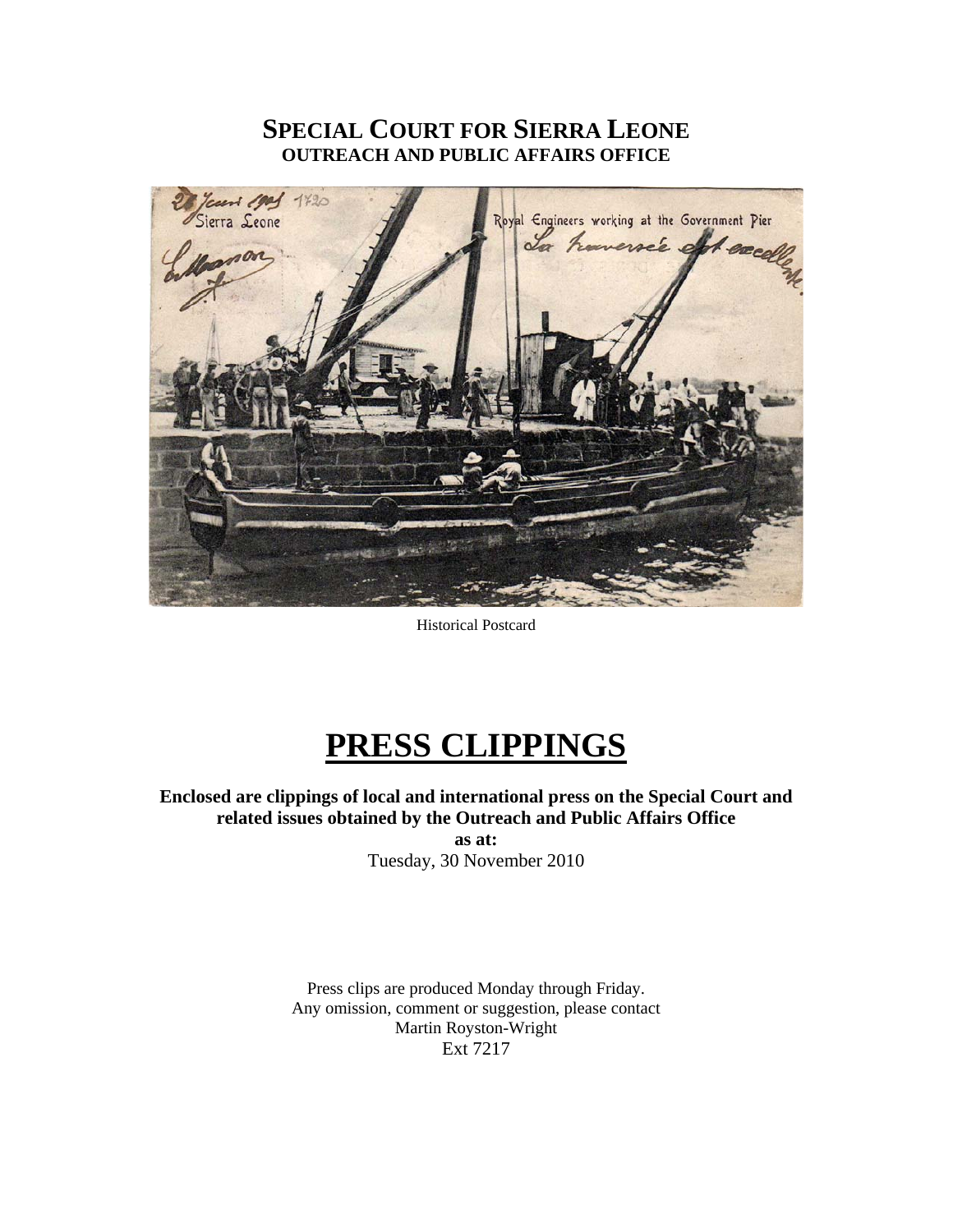| <b>Local News</b>                                                                    |              |
|--------------------------------------------------------------------------------------|--------------|
| Former Combatant Begs for Forgiveness / The Excusive                                 | Page 3       |
| Guinea Border Closed / The New Citizen                                               | Page 4       |
| <b>International News</b>                                                            |              |
| Witnesses Describe Security Force Excesses / Human Rights Watch                      | Pages $5-10$ |
| Two ICTR Witnesses Ready to Testify Before French Judiciary / Hirondelle News Agency | Page 11      |
| What the Bemba Trial Means to Victims / Bembatrial.org                               | Pages 12-13  |
| Justice in Bosnia / Boston.com                                                       | Page 14      |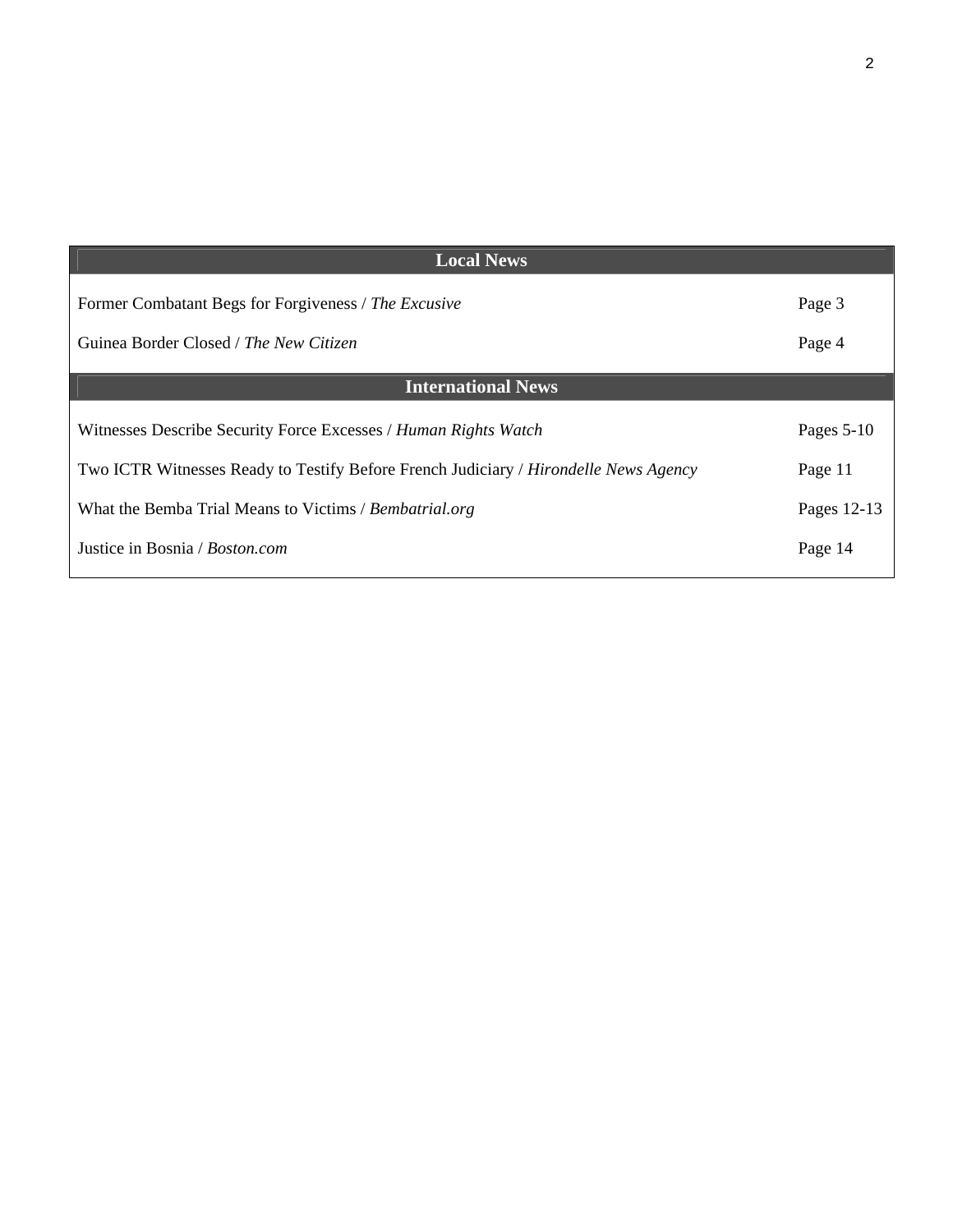# **Former Combatant Begs For forgiveness**

By Musa Sesay

Through the sustained effort of local NGO Fambul Tok, former rebel commander, Mohamed Savage has taken a bold step in reconciling with his community after serving a lengthy jail term at the Pademba Road prisons.

Savage was released from behind bars in April and was hesitant to visit his home town. He was nicknamed "Die" in Kono district during the country's brutal war was reported to have been responsible for the deaths of many people in Tombodu and never thought he would meet and yak with those who survived to tell the history.

On the outset, Savage first denied the opportunity when he was approached by Fambul Tok but was convinced by a close relative of his co-commander during the height of the war, Tamba Joe who is also reported to have killed 17 members of his family

Perhaps what tempted Savage to confront his people was when he recalled at one point in time when a bag loaded with human skulls was gifted to Tamba Joe after he requested for a bush meat from his family members. He later expressed his desire to confront the crowd no matter the cost through Fambul Tok who helped to facilitate the process.

Initially, there were mixed feelings among stakeholders and the community people after Savage took along some Kola nuts as a respect to the chiefs for him to be granted permission.

Tension was high and the hall was jampacked. Anxiety among the youths who had long heard enough about Savage wanted to see and hear from the horse's mouth. Savage on the other hand was not only delighted to see the crowd but also eager about stories regarding his performance at the height of the war. He was just too determined to end his nightmare and courageous to be reminded of his past.

It was thrilling as he told the crowd that no amount of jail sentence will be sufficient for him and felt that the only way he could let his mind free was to beg the people of Tombodu for all what he intentionally or inadvertently did during the war. He disclosed that he joined the army at a time when people were extremely doubtful about the existence of rebels and how he fought to liberate some towns and villages. He maintained that he was never sent by anybody and therefore tendered his unequivocal apology expressing his regrets.

The people of Tombodu thanked and appreciated the effort of Savage for his courage and steadfastness and urged other former combatants to emulate the steps taken by Savage.

As a former footballer and as a means of re-integrating into society, Savage has built a junior football team that is participating at community leagues.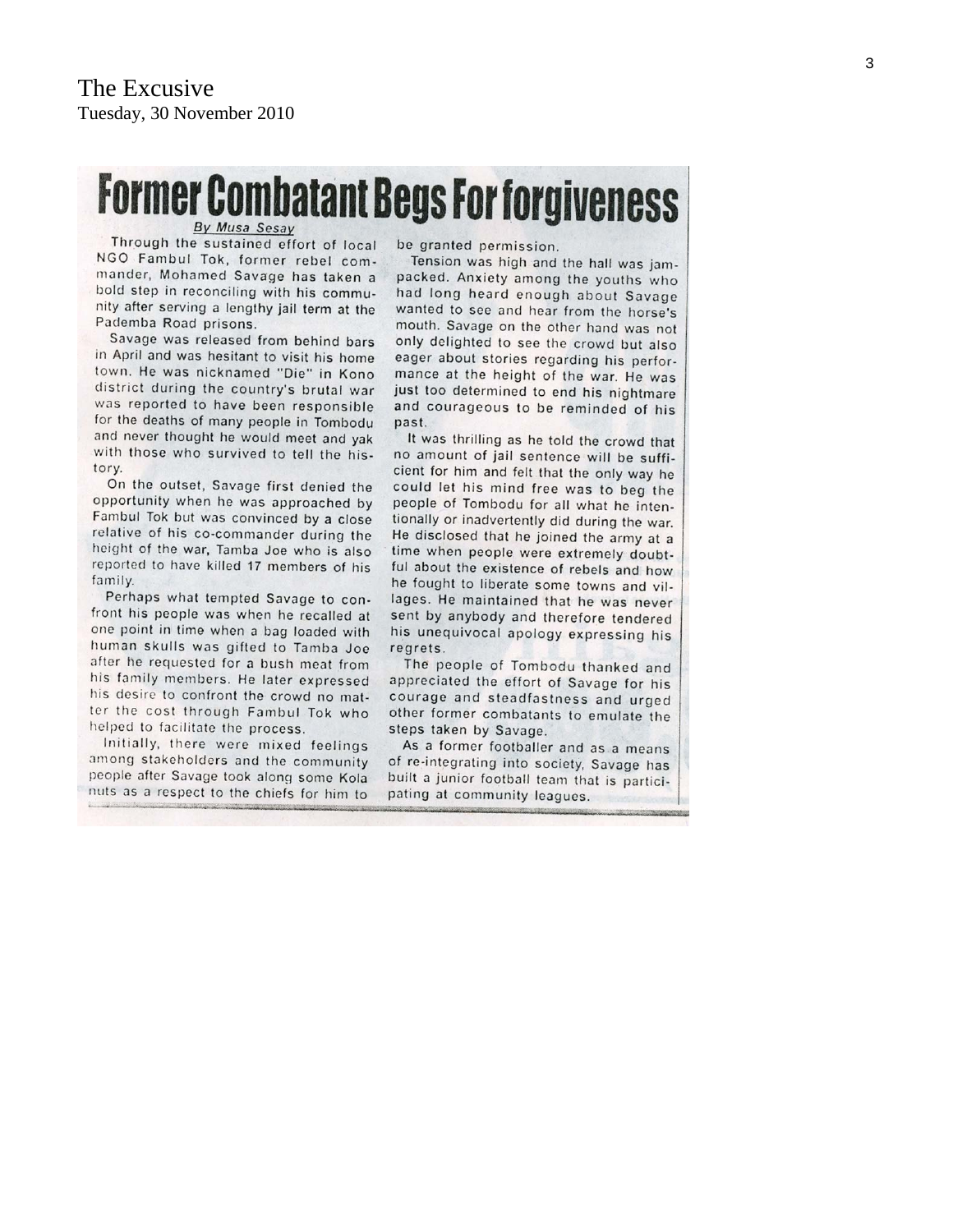# The New Citizen Tuesday, 30 November 2010



From page 1

Minister, Cellu Dallien Diallo in which the former, Professor Alpha Conde, was declared winner. The results announced by the Guinea Electoral Commissioner have since been challenged by Cellu Dallien Diallo and the Supreme Court of Guinea is yet to deliver a verdict on the appeal made by Cellu Dallien Diallo.

Meanwhile, the Guinean Authorities thought it wise to close all borders with its five neighbours including Liberia, Sierra Leone, Ivory Cost, Mali and Senegal.

The release mentioned that Sierra Leone is not isolated in this border closure and the government of Sierra Leone is in touch with the Guinean authorities through the Vice President Alhaji Sahr Sidique Samuel Sam Sumana.

In the case of Sierra already Leoneans stranded in Guinea, the government of Sierra Leone can negotiate their exit as a bilateral solution to the problem. The Sierra Leone government has assured Sierra Leoneans in Guinea that there is no cause to worry as it is in control

of the situation.

It is not known how soon the Supreme Court of Guinea would deliver a verdict on the election petition of the loser, Cellu Dallien Diallo. It is however, hoped that

the situation will be normalized as quickly as possible. Meanwhile, it is possible to negotiate the of Sierra exit Leoneans who are already stranded in Guinea through the good offices of the Vice President of Sierra Leone.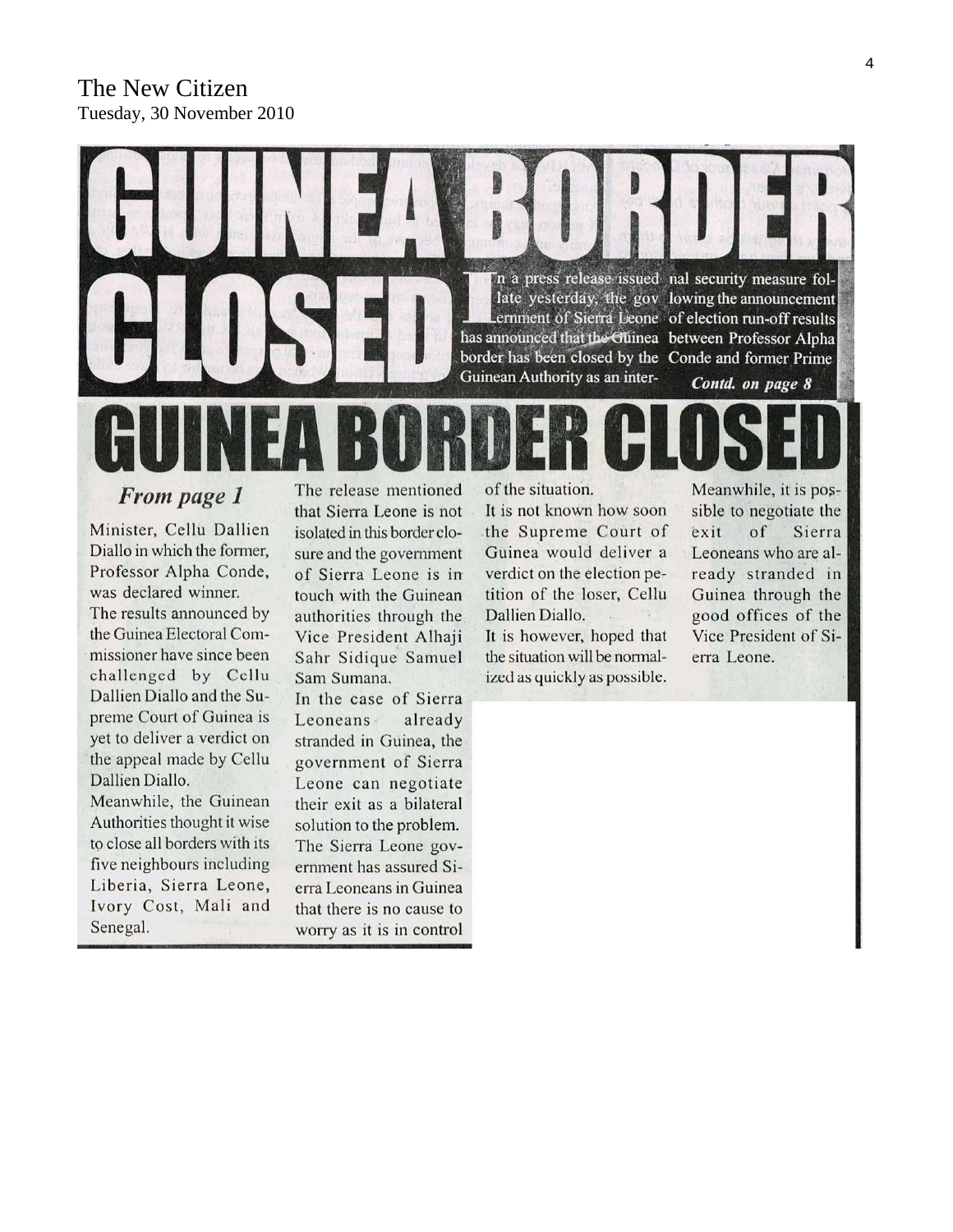# Human Rights Watch

Monday, 29 November 2010

#### **Guinea: Witnesses Describe Security Force Excesses**

#### For Immediate Release

New President Needs to Rein in Security Personnel, Ensure Political Neutrality

(Dakar, November 29, 2010) Security forces in Guinea used excessive force and displayed a lack of political neutrality when responding to election-related violence, Human Rights Watch said today. The violence, between supporters of presidential candidates Alpha Condé and Cellou Dalein Diallo, and between protesters and security services, took place in Conakry, the capital, and other cities between November 15 and 19, 2010. At least seven people died, and 220 were wounded.

Human Rights Watch conducted interviews in Guinea with over 80 victims and witnesses. The interviews confirmed that the security forces, dominated by ethnic groups that largely supported Condé?s party, used lethal force to suppress violence by members of the Peuhl ethnic group, who were protesting electoral irregularities against Diallo, their candidate. Guinea?s Supreme Court is expected to announce this week the final results of the contested, second-round election, which, despite some irregularities, was considered by international observers to be the freest in Guinea in 50 years. On November 15, election officials declared Condé the winner of the November 7 runoff election.

?The grim accounts regarding how security forces acted and the rising inter-communal violence show just how challenging the new president?s job will be,? said Corinne Dufka, senior West Africa researcher at Human Rights Watch. ?To end Guinea?s long history of violence, the incoming government will need to rein in and ensure the neutrality of the security forces, and urgently address the causes of lingering ethnic tensions.?

The Human Rights Watch investigation in Guinea showed that members of the security forces used ethnic slurs against members of the Peuhl ethnic group, collaborated with civilian mobs from ethnic groups that largely supported Condé, and in several cases looted and stole property from people who were perceived to have supported Diallo. Although the security forces may have sought to quell the violence that seized the cities of Conakry, Dalaba, and Labé, they failed to provide equal protection to all Guineans, Human Rights Watch said.

Behaving more as predators than protectors, security force members in Guinea have for decades been allowed to get away with abuses including extortion, banditry, theft, kidnapping, racketeering, and excessive use of lethal force, with no apparent fear of being held accountable. Successive authoritarian heads of state have used the security services for partisan ends to repress political opponents, influence the outcome of elections, and intimidate the judiciary.

To end this cycle of state-sponsored abuse, Human Rights Watch urged Guinea?s new government to:

Issue clear rules to the security forces to ensure the equal protection of all Guineans, and to adhere to international standards governing the use of force and firearms when dealing with protests and unrest.

Bring to justice those responsible for the gross abuses, both in connection with election-related violence, and the killings of more than 150 opposition supporters and rapes of 100 women by security forces in September 2009.

Rein in, professionalize, and reform the security forces and ensure that the disciplinary structures to investigate, prosecute, and punish abusers are properly staffed, secured, and supported.

To address growing ethnic tension, the new president should:

Take concrete steps to ensure members of the security forces desist from targeting Guineans on the basis of their ethnicity.

Establish a truth-telling mechanism to uncover the roots of ethnic violence, investigate the historical persecution of particular ethnic groups, explore the dynamics that gave rise to and sustained cycles of successive authoritarian and abusive regimes, and make recommendations to ensure better governance and prevent a repetition of past violations.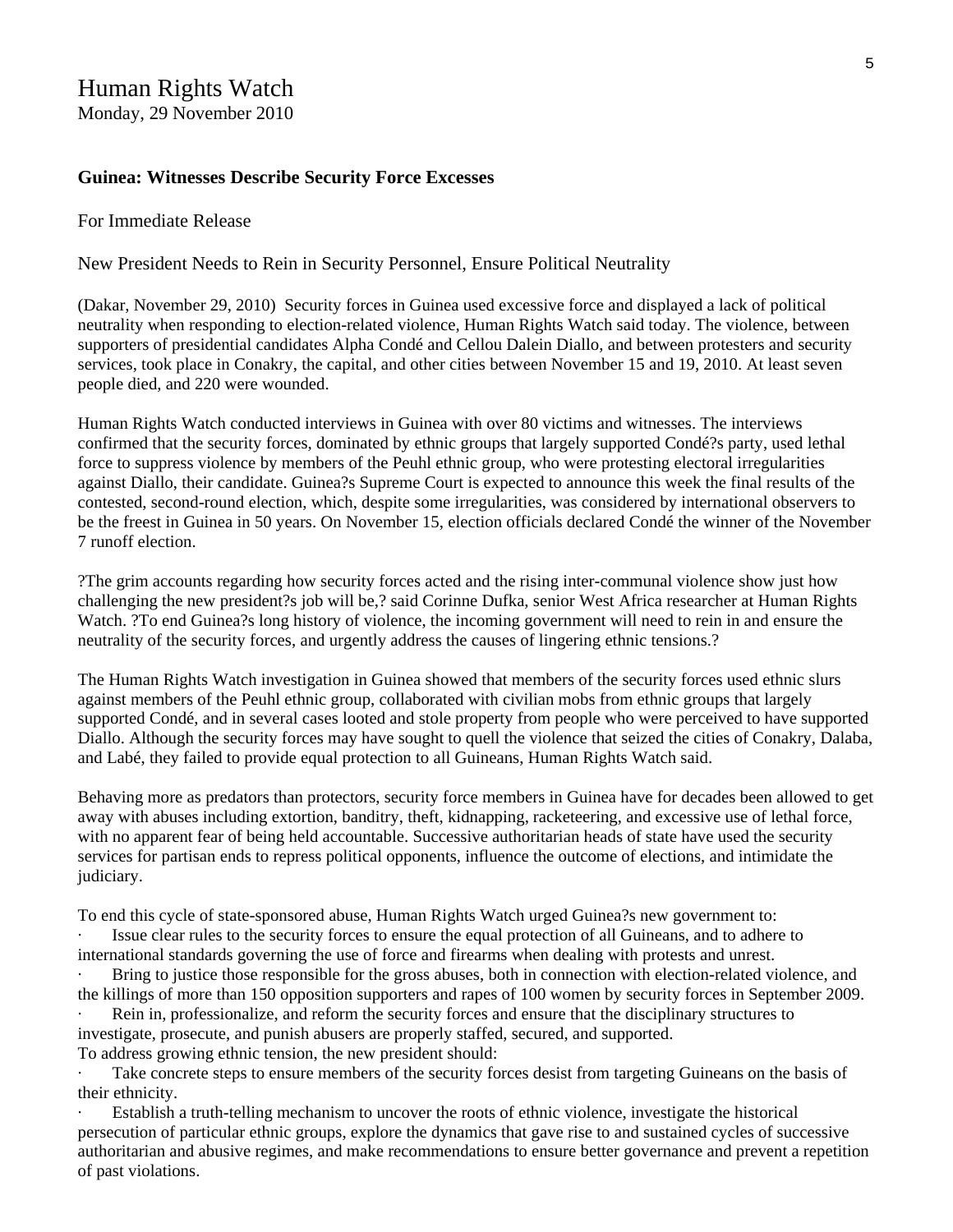Urge all political party leaders to call on their supporters to end violent attacks against others on the basis of their ethnicity or political affiliation.

Ensure that those responsible for inciting and carrying out violence are investigated and held accountable, including members of both political parties.

Dismantling the architecture of impunity that has characterized Guinea?s history and building a society based on the rule of law should be at the top of the agenda for both the incoming administration and Guinea?s international partners,? said Dufka. ?Failure to ensure accountability will only embolden those who might contemplate using violence and intimidation in the future.?

#### **Background**

The presidential elections in June and November were envisioned to bring an end to over 50 years of authoritarian and abusive rule. However, irregularities in both the June first-round and November 7 run-off, several spates of political and ethnic violence, and incidents of excessive force by security forces responding to the violence have marred the election?s credibility and Guinea?s transition to civilian rule. The run-off pitted Diallo, of the Union of Democratic Forces of Guinea (Union des forces démocratiques de Guinée, UFDG) against Condé, of the Rally of the Guinean People Party (Rassemblement du peuple de Guinée, RPG).

The most recent incidents of violence, killings, and other abuses followed the declaration of victory for Condé on November 15. Diallo declared on November 14 that he would not accept the outcome of the vote, largely because the election commission had refused to throw out ballots from two contested prefectures, Kouroussa and Siguiri. Minority Peuhl were unable to vote there because of ethnically motivated attacks against them in October that killed one person and caused Peuhl residents to flee en masse.

On November 15, Condé suggested at a news conference that he was the victor, which was confirmed by the electoral commission later that evening. However, Diallo challenged the results in Guinea?s Supreme Court. On November 17, following two days of violence, the army imposed a state of emergency and a dusk-to-dawn curfew. Subsequently, the violence appears to have lessened.

#### **Inter-Communal Violence**

In most cases, the violence began around the November 15 announcement of the runoff results. A Malinké man from Hamdalaye, a suburb of Conakry, whose home was attacked four times that evening, lamented, ?They are the youth from our very own neighborhood. We watch football with them, drink tea with them, pray with them. We don?t know why they attacked us in this way.?

Scores of victims and witnesses who live in the teeming Conakry suburbs of Hamdalaye, Bambeto, Cosa, Dar es Salam, Kakimbo, and Lambanyi described disturbing scenes of violence between Diallo?s Peuhl supporters and supporters of Condé who are largely Malinké, Soussou, and from the Forestier region. The violence was committed by mobs of youth and men armed with rocks, sticks, iron bars, knives, machetes, and, in a few cases, small swords and hammers.

Communal violence affected supporters, or perceived supporters, of both sides of the ethnic-political divide. However, in Conakry, Human Rights Watch documented considerably more attacks by Peuhl youths on members of communities they believed supported Condé than the reverse. Many Peuhl youths interviewed by Human Rights Watch perceived acts of celebration and, in many cases, verbal insults, as license to engage in violence.

Conakry residents described being attacked in their homes, dragged out of their cars and beaten, singled out for abuse on account of their ethnicity at informal checkpoints, and in at least three cases, raped. People living in houses or compounds with metal security bars told Human Rights Watch they were pelted with rocks by wave after wave of youths, while those in less secure compounds where the aggressors gained entry described being beaten and robbed. Witnesses described how the mobs stole phones, clothing, money, refrigerators, televisions, sewing machines, food, furniture, and other items. In some cases, houses, cars, or furniture were set on fire.

Those who suffered the most serious violence were from ethnic groups that were a clear minority within a given neighborhood. In several neighborhoods, nearly every minority family Human Rights Watch interviewed had been attacked. The victims were clearly told they were being attacked for their support, or perceived support, of the other party and were often warned by the mobs to move out of the neighborhood or risk further assault ? or even death. Many families fled their neighborhoods, and others sent small children and female family members to live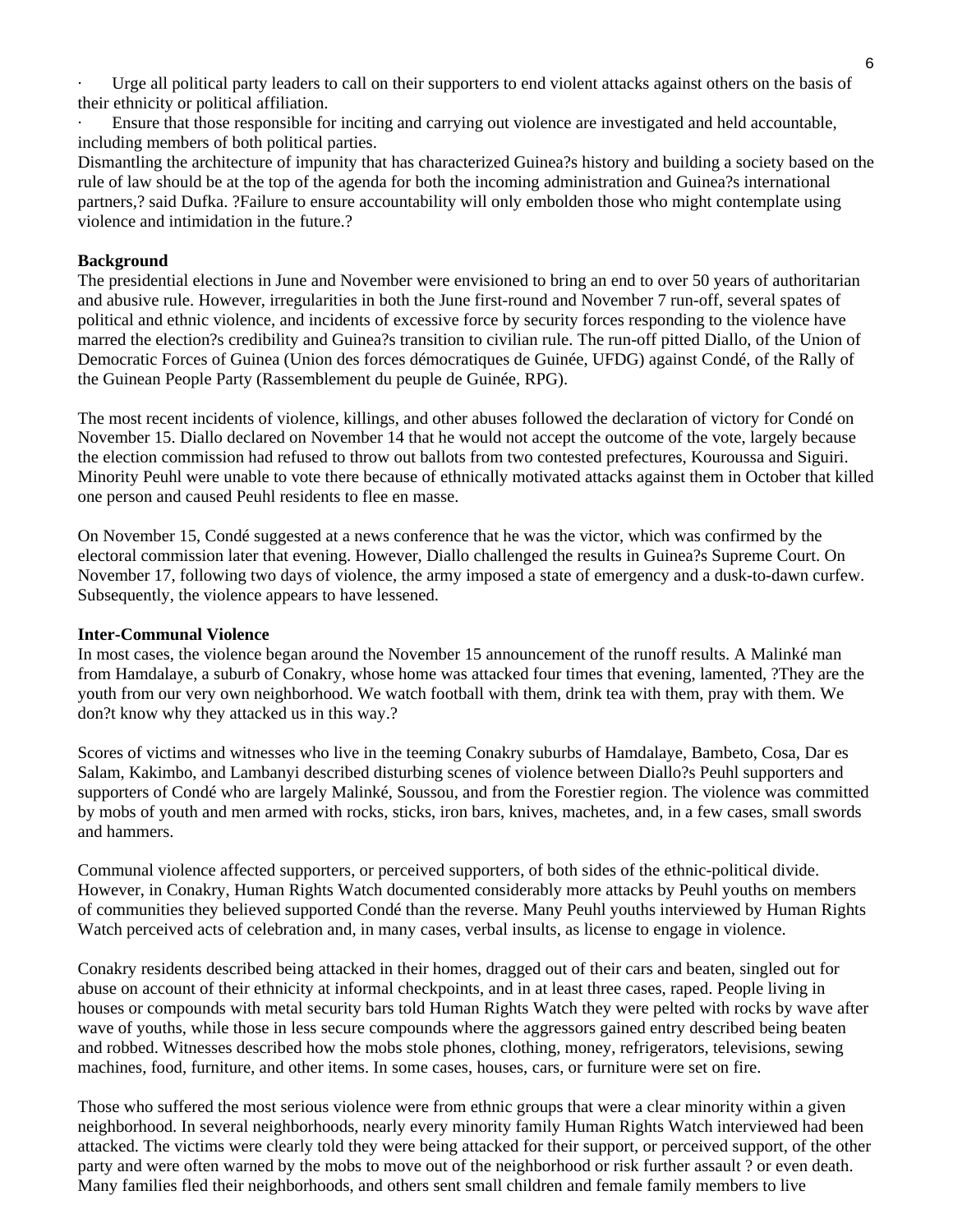elsewhere. In many cases, older men and women of the attackers? ethnicity tried to stop the violence, often unsuccessfully.

A Malinké man described how Peuhl youths had blocked the road near his house in Cosa and stopped everyone as they walked into the neighborhood.

?They beat everyone who wasn?t a Peuhl,? he said.

Another Malinké man described being attacked by groups of Peuhl youth seven times, eventually causing him to send his younger children to seek refuge with an older Peuhl neighbor. A 61-year-old Soussou man who suffered serious head injuries and a broken jaw after being dragged from his car and beaten by about 10 Peuhl youths manning an informal checkpoint in the Cosa neighborhood described his ordeal:

They asked me if I was a Soussou or a Malinké. I told them we are all Guineans and hearing that they started to beat me inside the car, with rocks, sticks, and their hands. They dragged me out of the car and beat me more, then started breaking all the windows of the car. While beating me they said, ?you?re RPG?it?s you who supported Alpha Condé? you will see what will happen to you!? I lost consciousness? I was alone. There were no police there, no one there to help me.

About five Peuhl families living in a compound in the Dabony Rai neighborhood were attacked by a Soussou mob, which eventually gained entry, robbed all the families of their money and possessions, including the window frames of their houses, and burned several of their cars. The Peuhl are a small minority there.

A 37 year-old Peuhl woman and her husband were attacked as they walked home from the market in the Koloma Rai neighborhood by a mob of about 50 men speaking Malinké. The woman, who was attacked with a knife and hammer, suffered lacerations in the face and lost several teeth in the attack. The husband told Human Rights Watch: When they saw us they said, ?Look at them, they are Peuhl!? As we ran, my wife tripped and fell. I yelled at them to leave her. They beat her with sticks, iron bars. I saw her being stabbed in the chin with a knife, and hit in the mouth with a hammer. When I yelled at them to leave her, they set upon me. We were saved by an older Malinké man who yelled at them to stop, and by a truck of policemen, who dispersed the mob with tear gas.

#### **Excessive Use of Lethal Force by Security Forces**

On November 15, angry Peuhl youths took to the streets to protest against the perceived lack of neutrality of the electoral commission. Many burned tires, blocked roads, threw rocks at security forces that responded, and attacked residents who had or were perceived to have supported Condé.

Human Rights Watch?s investigation found that security forces ? policemen, soldiers (some of whom were wearing red berets, suggesting their affiliation with one of several elite military units), and members of the Special Force for a Safe Electoral Process (Force spéciale de sécurisation du processus électoral, FOSSEPEL), a 16,000-strong unit comprising police and gendarmes assigned to ensure security during the elections ? used excessive force, often against the Peuhl.

Human Rights Watch took in-depth statements from 16 victims of gunshot wounds, 12 of whom, all Peuhl, described seeing security force members either shooting directly at them, or near them. The other four victims were wounded by stray bullets fired by the security forces. Some of the wounded and other witnesses described in detail the killing of three men by security forces during unprovoked attacks.

The local hospital, where the vast majority of victims were treated, stated they had treated 84 individuals for gunshot wounds. Both Human Rights Watch and hospital officials confirmed that the vast majority were Peuhl.

A few of the wounded admitted they had engaged in violence and thrown rocks at the security forces, but they said they had been shot as they ran away, and, in a few cases, even before tear gas was fired. The majority, however, denied any involvement in violence and said they had been shot in or near their homes by members of the security forces who stormed houses and compounds looking for youths who had fled after being dispersed by tear gas. Some of the youths also described being shot by security forces conducting foot or vehicular patrols after the violence had calmed down. Several men were shot, including two who died, during periods of relative calm when the men had ventured out to buy water or supplies or to visit family members.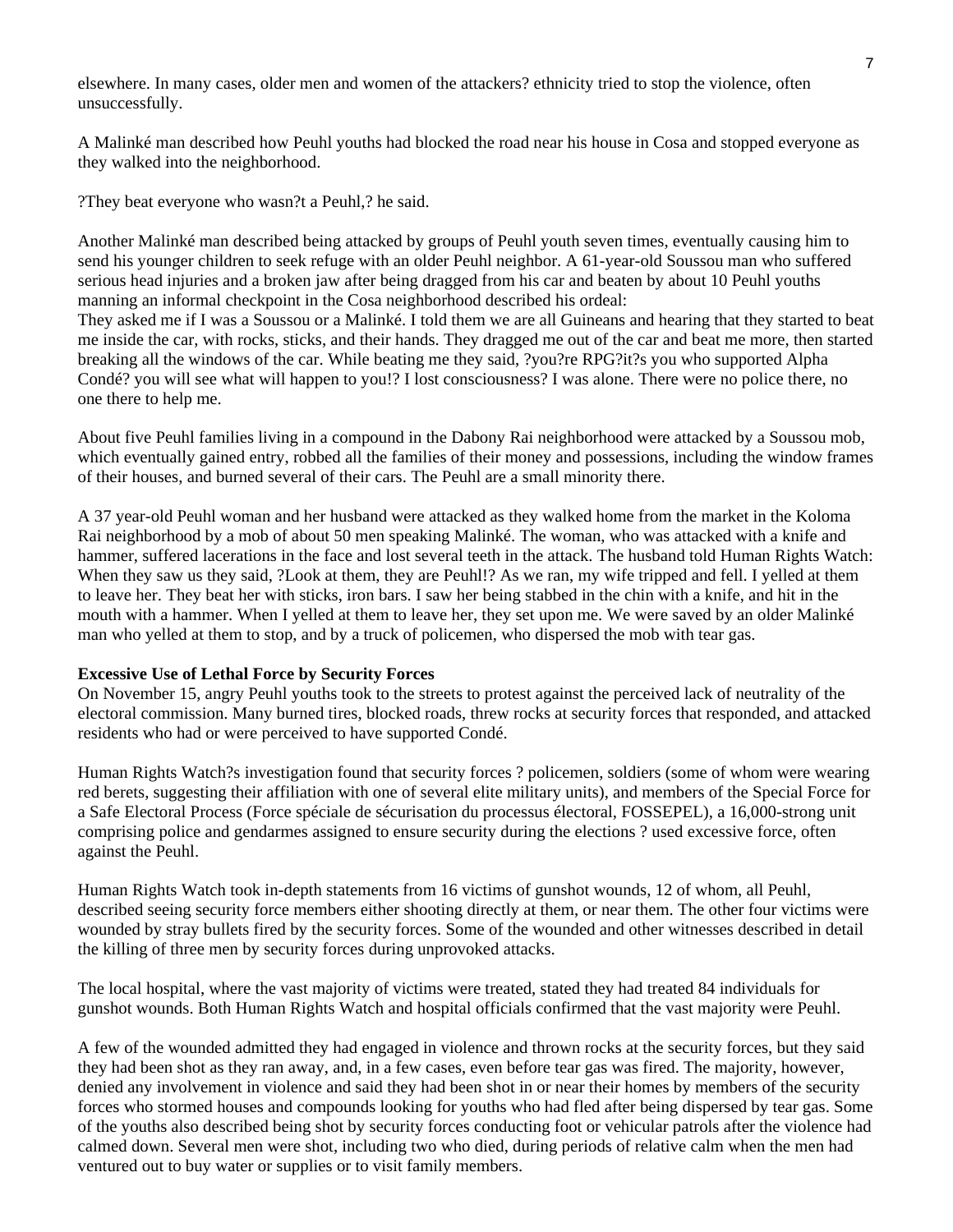A 17-year-old student who was shot in the knee just outside his house on November 15 described how he and another man were injured and a third man was killed in the same incident:

I was preparing tea with friends at my house. I heard the sound of people running, then minutes later, saw two pickups of FOSSEPEL and CMIS [police], advancing on foot into the neighborhood. That morning the UFDG youths had burned tires, but I wasn?t among them. I thought they were going after those youths, but suddenly I heard them saying, ?They?re Peuhl? kill them,? and realized it was us they were after. As one of my friends dashed across the street, I saw a policeman shoot at him? he fell. I ran, looking back quickly, and saw a policeman aiming at me? I saw it clearly from three meters away. It was then that I was hit. A few minutes later, they [the police] shot a third man? just meters away. The police were moving through the area like they were in a war. As I dragged myself toward my house, they kicked me in the gut and hit me with their rifles until I fell into the gutter. I think they behave like this because they don?t have any children. I can see why they?d go after people burning tires, but I had nothing to do with it.

Human Rights Watch also spoke with an 18-year-old taxi driver who was shot by the police as he ran home from a mosque after afternoon prayers: ?I?d done my ablution, but then saw the police arrive and got frightened. I put on my shoes and ran, and saw them fire at me? I had no warning, no [tear] gas, no warning shots.?

A 22-year-old mechanic, who has a physical disability, was shot by members of FOSSEPEL from some four meters away when he tried to flee from his workplace with his father.

?They didn?t tell us to stop. They didn?t fire tear gas. They just fired," he told Human Rights Watch. "I fell down, terrified as the military walked up to me. I thought they would shoot me again, but two of them kicked me hard in the stomach, saying insults about my people, the Peuhls.?

Three witnesses to the killing of a 20-year-old student, Mamadou Abdoulaye Bah, by a member of FOSSEPEL on Wednesday, November 17 said he was shot through the neck from some 40 meters away while visiting with friends along the railway tracks in the Cosa neighborhood. As one witness described:

He came to a group of friends sitting on the railway tracks to give one of them money to buy some bread. It had been tense ? between the security forces and the youths ? but had quieted down a bit, so he ventured out. His mother cried later that she told him not to be long; he was her only child. At that moment we saw two FOSSEPEL agents about 50 meters away ? they?d been guarding a Malinké family house that Peuhl youths had attacked when the trouble began. Suddenly, they shot in the air, and Abdoulaye and his friends got up to run, but then one of them [the agents] just shot in our direction. He [Abdoulaye] fell down right there ? half on the tracks and half off.

#### **Physical and Detention-Related Abuses, Criminal Behavior by Security Forces**

About 30 people who spoke to Human Rights Watch described being slapped, kicked, whipped, burned, and beaten with batons and rifle butts as they were being detained by security force members on the street or at their homes or jobs or while in detention in one of several gendarme and police facilities. Human Rights Watch also documented the rape of six young women by soldiers in the town of Labé.

Many of these abuses were committed against young men who had taken part in the protests, or against men and women whom the security forces encountered while patrolling. Numerous witnesses showed Human Rights Watch physical signs of the abuses, including bruises, cuts, and burns. Witnesses also described how the security forces kicked over the food their wives and mothers were preparing in their homes including on November 16, the holy Muslim holiday of Eid.

Some of those interviewed told Human Rights Watch that security forces urinated in their houses and, in one case, kicked over the entire library of a Quranic teacher. Another man, detained in Cosa by several FOSSEPEL agents, described being severely burned:

A group of FOSSEPEL came inside my house and stole my phone and two pairs of shoes. They dragged me and two others to the crossroads, where they beat us, and then one of them picked up a piece of a chair which the youths had burned [along with tires] during the trouble earlier that day and burned my back in two places. They kept us there, beating us, for several more hours.

Numerous witnesses described how security forces stole mobile telephones, money, shoes, and household items during the operations. Several victims detained near or in their homes were asked for money to avoid being taken into the local police station, gendarme camp, or prison, or, once there, to secure their freedom. One man was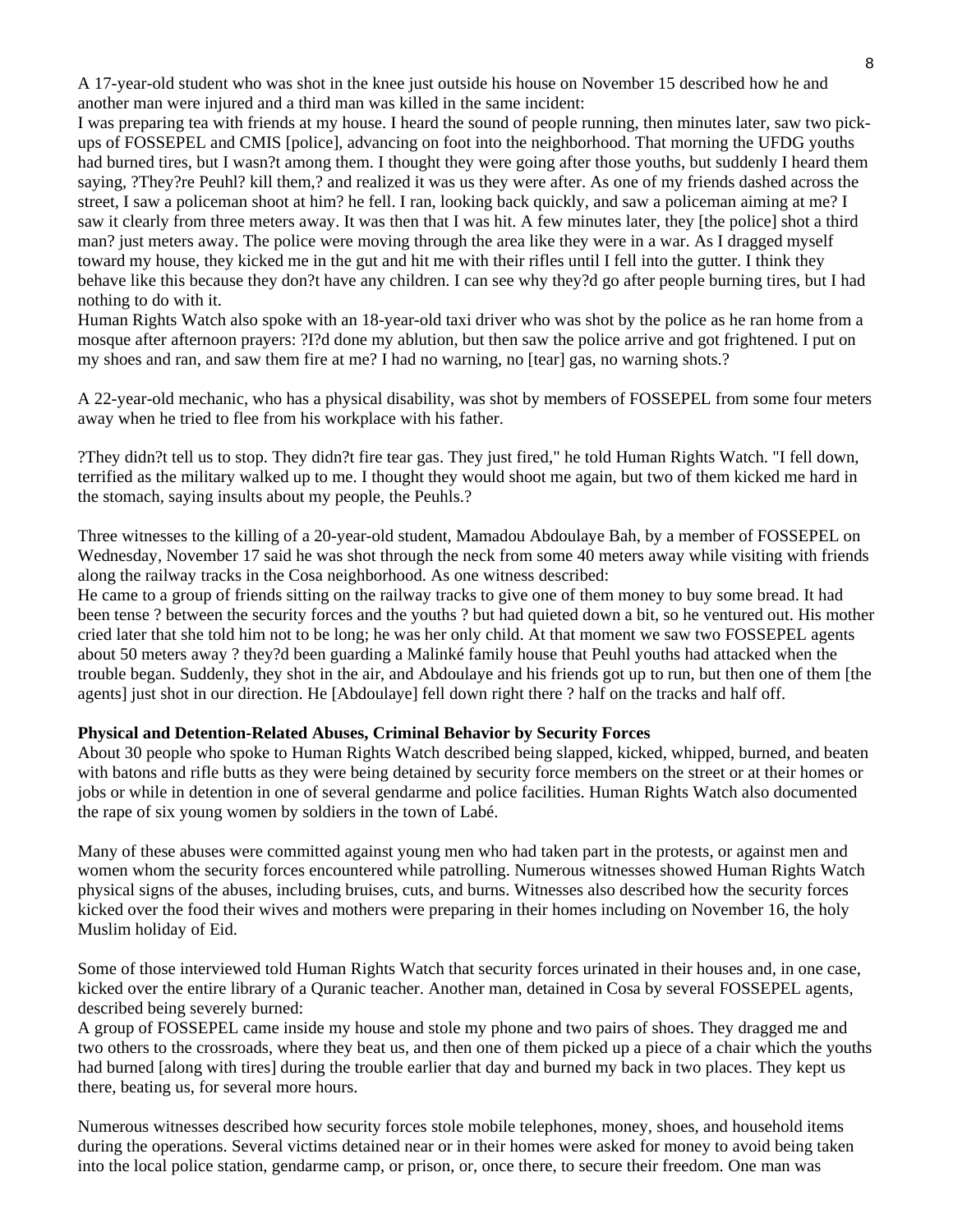detained after being found hiding in a house was taken to the police headquarters in Bellevue and was told that he would be sent to the central prison unless he paid 400,000 Guinean francs (US\$57).

Three other young men who were detained on November 15 by FOSSEPEL officers spent five days in the judicial police (Department of Judicial Police, DPJ) headquarters. They and two family members told Human Rights Watch that the family paid the police to ensure the men had decent jail conditions and to secure their release. A total of 52 men were held there. One of the three said:

They broke down the door, found my brothers and me hiding, and forced us onto the FOSSEPEL truck, beating us as we went until we bled. When my mother tried to stop them, they slapped her hard on her face. They took us to the police headquarters in Bellvue, but the officer there said he wouldn?t accept anyone who was wounded. Then FOSSEPEL took us to the DPJ. In the mornings they?d stuff over 30 of us in a very small room and close the door. Once, five people fainted from the heat. Every morning our family members had to pay to free us from that room; then they had to pay to get us out of the DPJ. Our family paid a total of 500,000 Guinean francs (\$71) for the whole affair. While there, they took out a pile of machetes, knives, and other weapons, and made the 52 of us, who were all Peuhl, stand behind them and filmed us for the television.

One of the rape victims in Labé, 400 kilometers from Conakry, was interviewed by phone in the hospital where she was receiving treatment. She said that on November 19 she was forced at gunpoint to enter a truck full of soldiers, taken to a house under construction, and held against her will for two days. She was detained with two other young women and found another three women there. The victim and two others eventually escaped through a widow. Diplomatic sources interviewed by Human Rights Watch said local doctors had confirmed the rapes.

On November 21, twenty-two members of the security forces were arrested and charged for criminal acts committed against the civilian population in Conakry after the late-November 17 imposition of the state of emergency. However, no arrests of security force members implicated in violations committed from November 15 through 17 have been made.

#### **Lack of Neutrality by Security Forces**

Human Rights Watch?s research suggests that the security forces demonstrated a lack of neutrality in responding to the political and ethnic violence, and for targeting members of the Peuhl ethnic group.

Peuhl victims of abuses by the security forces were, with few exceptions, subjected to ethnic slurs, insults that referred to their ethnicity, and threats to kill them on the basis of their ethnic group. Victims interviewed by Human Rights Watch said they were consistently told, ?You, the Peuhl, will never rule the country?; ?You Peuhl bastards, we will kill you all?; and ?You, the Peuhl, are the ones ruining Guinea.? A high-ranking UFDG member who was detained for several hours by FOSSEPEL agents was told, ?You are all good for the fire of the Nazis?, while the young man who was burned with a smoldering chair was told by FOSSEPEL agents, ?Your father is Cellou Dalein Diallo, isn?t it? We?ll eliminate all of you here.?

Numerous victims described seeing members of the security forces and civilians armed with rocks, sticks, and, at times, machetes and knives appearing to work together as they pushed back mobs of Peuhl youths who were taking part in protests, clashing with mobs of youths from other ethnic groups, or engaged in attacks on perceived supporters of Condé. Peuhl residents of the Kakimbo and Cosa neighborhoods described how security forces, including police, red berets, and FOSSEPEL agents, opened fire in the direction of their community, while the civilians accompanying the agents threw rocks in the same direction.

A group of some 15 youths from the Malinké, Forestier, and Soussou ethnic groups interviewed by Human Rights Watch openly described taking part in what they described as a collaborative effort with the police and members of the red berets.

?We mobilized to defend our neighborhood, and the military helped us out,? one said.

Another witness observed youths he believed to be Malinké armed with rocks and machetes marching toward the Bambeto neighborhood with a FOSSEPEL truck in front of them.

Many members of the security services appeared to take their duty to protect individuals from ethnic groups who had largely voted for Condé more seriously than they did those allied with Diallo, Human Rights Watch said.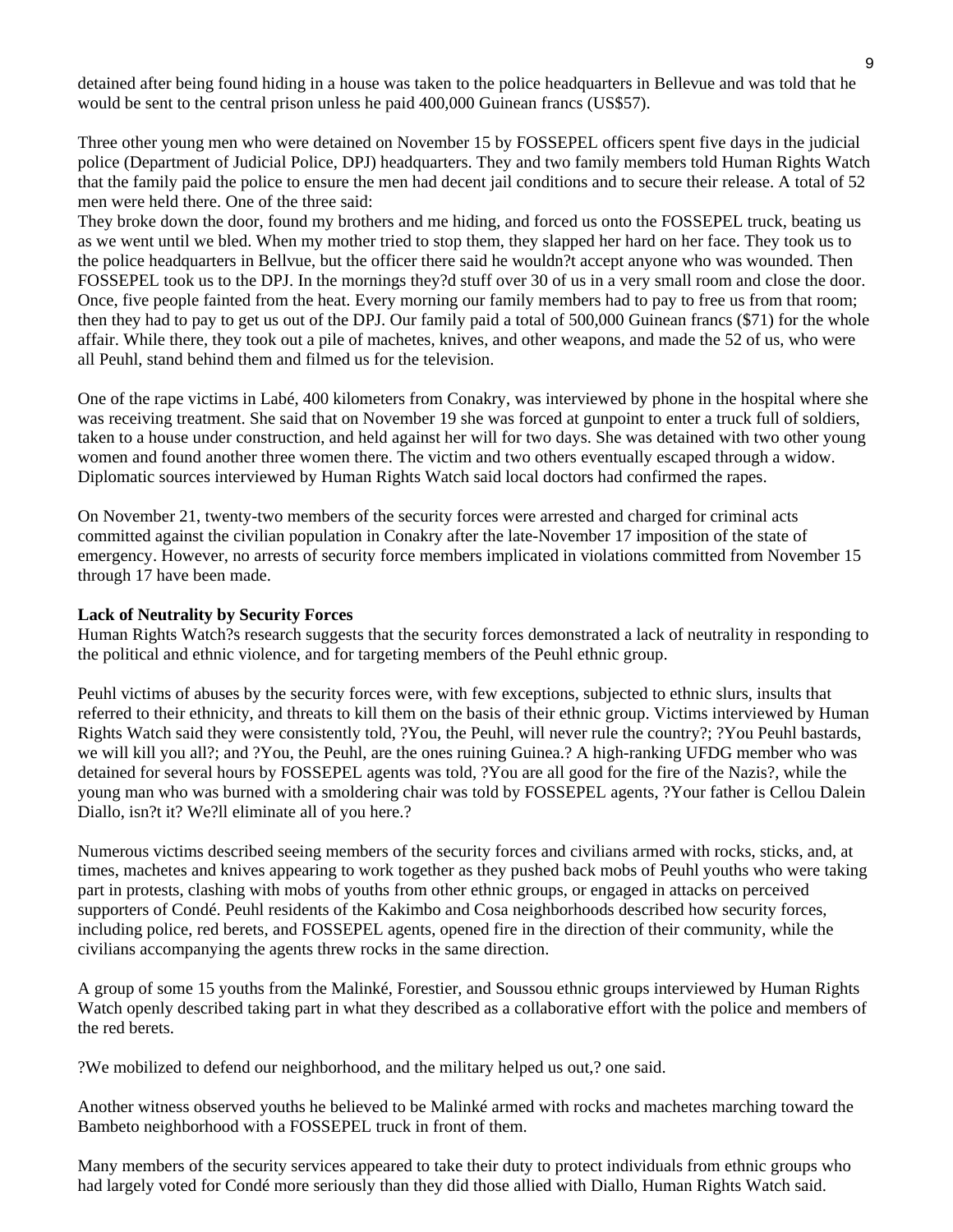Numerous witnesses, including business people in the Hafia neighborhood, described how Peuhl who came under attack by armed Malinké and Soussou youths called FOSSEPEL for help. Their relief upon seeing the security forces arrive was dampened when the security forces instead used tear gas against the Peuhl. Similarly, instead of protecting several Peuhl families being attacked by a mob of youths from the majority Soussou ethnicity in the Dabony Rai neighborhood, FOSSEPEL agents called by Peuhl for protection participated in looting Peuhl houses, and beat and detained at least one of the Peuhl residents.

Human Rights Watch spoke with several Peuhl witnesses in Kakinbo, Dabony Rai, Cosa, and Hafia who described security force members standing by while civilians from other ethnic groups stole from them. At times the civilians and members of the security forces simultaneously robbed and stole money and items from them. In Cosa, a resident described how two Red Berets and three FOSSEPEL agents stood by while several Malinké residents broke into his restaurant and stole batteries, thermoses, his television, and other items. In Hafia, witnesses described how the security forces stood by while Malinké and Soussou residents broke into several residences, a tailor shop and a phone-call center, and then together proceeded to rob local Peuhl residents of money, phones, sewing machines fans, and other items.

Numerous witnesses described supporters on both sides of the ethnic-political divide armed with knives, machetes, and other weapons and engaged in aggression and, in many cases, criminal acts against each other. But the people detained for criminal acts and wounded by the security services are overwhelmingly Peuhl. This pattern is substantiated by both hospital and prison records seen by Human Rights Watch and suggests a disproportionate and ethnically motivated response to the violence by security forces, very few of whom are Peuhl.

Regardless of ethnic background, the violence has indeed taken a toll on Conakry?s residents. A Soussou woman married to a Malinké described how a group of some 40 Peuhl armed with knives, sticks, swords, and machetes broke into their home, attacked her teenage daughter and 10-year-old son, raped her 18 year-old sister-in-law [who was also interviewed by Human Rights Watch], and stole numerous items:

On Monday, right after the announcement of the results, the mob came. One of them put a knife to my 10-year-old son?s throat ? I grabbed my son away and told them they would have to kill me first. They stole everything (clothes, sheets, sewing machines, fridges, our food, and even my children?s school books!). Some of our Peuhl neighbors have given us things to wear and eat; they?ve been kind. Two of the attackers raped my sister-in-law. Since Monday, we haven?t slept in our house; we spent the day here but don?t sleep here. We are too terrified.

For more Human Rights Watch reporting on Guinea, please visit: http://www.hrw.org/en/africa/guinea

For more information, please contact:

In Dakar, Corinne Dufka (English, French, Spanish): +221-33-820-6125; or +221-77-783-3131 (mobile) In Paris, Jean-Marie Fardeau (English, French, Portuguese): +33-1-43-59-55-31; or +33-6-45-85-24-87 (mobile)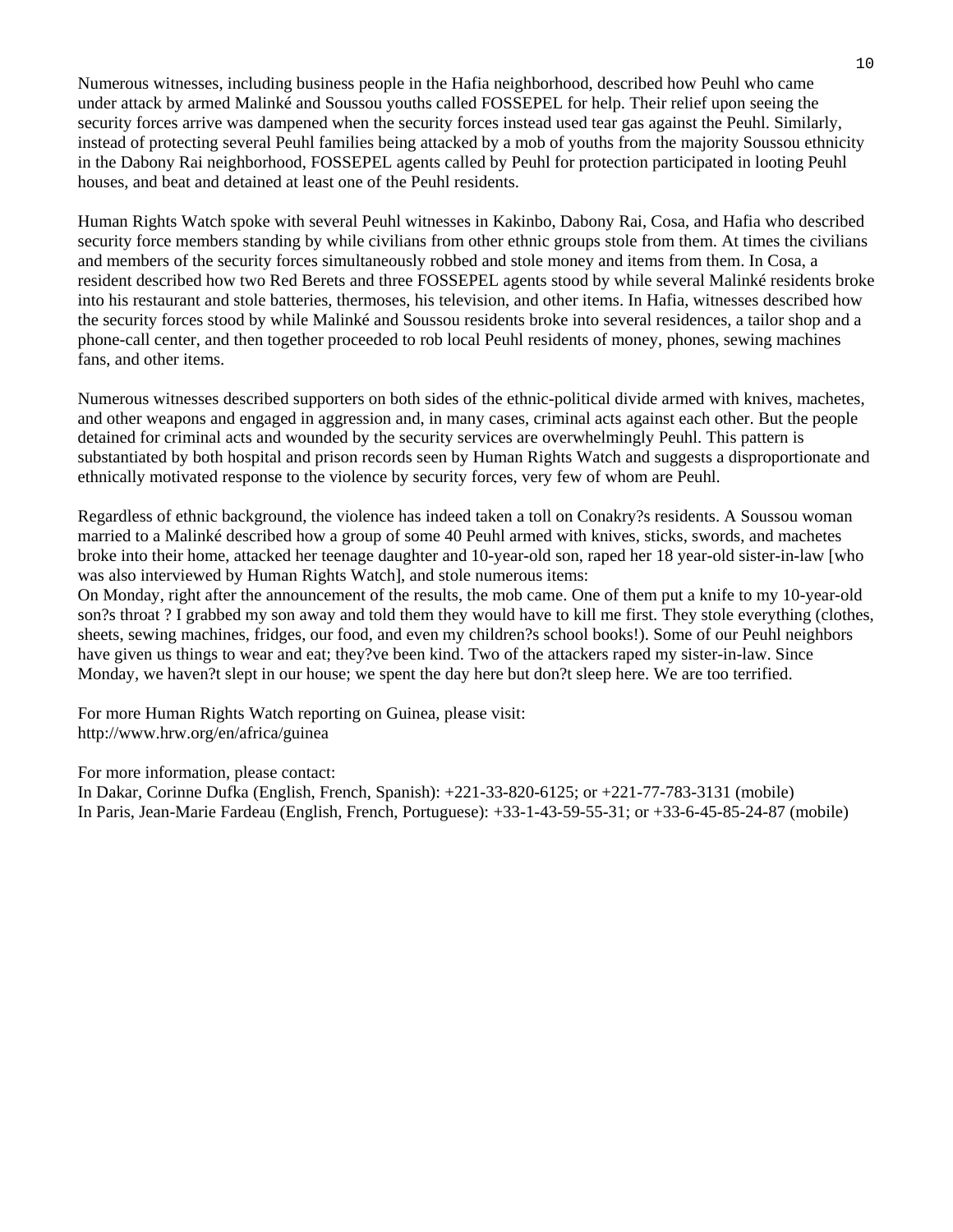# Hirondelle News Agency

Monday, 29 November 2010

#### **Two ICTR witnesses ready to testify before French judiciary**

The International Criminal Tribunal for Rwanda (ICTR) has rescinded protective measures granted to two of its witnesses in order to help French judges to investigate the role of former Rwandan Army officer, Captain Pascal Simbikangwa, in the 1994 genocide.

The two witnesses had testified under protected names of XXC and AAA in the trial called Military I involving, among others, Col. Théoneste Bagosora, who was sentenced to life imprisonment for genocide.

"The Appeals Chamber varies the protective measures granted to the witnesses XXC and AAA in Bagosora et al case for the purpose of disclosing their confidential statements, transcripts and other relevant documents to the French judicial authorities," it said in its decision published in the ICTR website.

However, according to the decision, only witness XXC was ready to testify under his real identity as he has consented to the complete lifting of his protected status. For witness AAA, the waiver of protected measures was only to the relevant French authorities and the parties to the case.

The prosecution had also applied for waiver of protective measures of another witness DCB to help the French judges in their investigations in alleged role of Agathe Habyarimana, former Rwandan First Lady and Eugène Rwamucyo, a doctor, in genocide.

However, the Appeals Chamber ruled that it was not convinced the witness's variation measures would be appropriate. "Witness DCB does not consent to the disclosure of his confidential documents to the French authorities or to testify in open court under his name in French proceedings," the Chamber noted.

In September 2010, the Tribunal rescinded protective measures enjoyed by witness who had testified under code name of FAE to help French judges in their investigations against Juvénal Habyarimana's widow and Eugène Rwamucyo. The witness had shown willingness to testify under her real identity.

On October 16, 2009, two French investigative judges, Fabienne Pous and Michèle Ganascia, met the ICTR Chief Prosecutor Hassan Bubacar Jallow in order to get help in investigation of cases concerning Rwandan suspects implicated in the 1994 genocide.

FK/ER/GF

© Hirondelle News Agency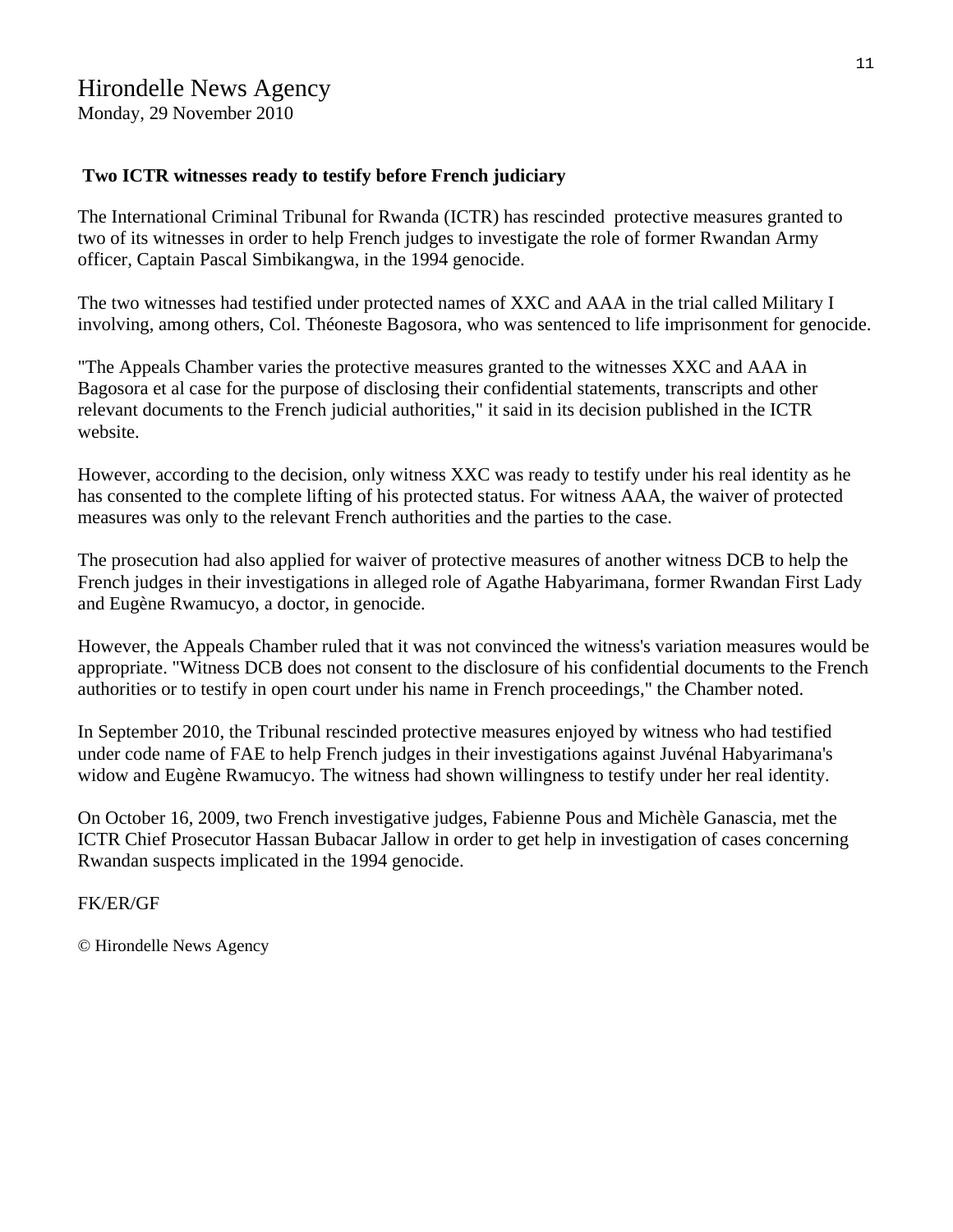# Bembatrial.org Monday, 29 November 2010

# **What the Bemba Trial Means to Victims**

## By Sisonke Msimang

As the trial of Jean-Pierre Bemba gets underway, political analysts will go into overdrive about what the case means for the fragile peace in the Democratic Republic of Congo. In addition, many will see this as a crucial test of the International Criminal Court's (ICC's) ability to deliver justice in a region whose politics is inextricably linked to bloodshed and instability.

For those of us who support the notion — as articulated in the founding principles of the Court — that there can be no peace without justice and even for those with an ideological commitment to the Court, it is difficult to deny that there are a number of problematic elements in the case against Bemba. The primary problem is that he is standing trial alone: the former President of the Central African Republic, Ange-Félix Patassé, who invited Bemba's rebels into the country in 2002, remains uncharged despite that fact that no less than the deputy prosecutor of the ICC, Fatou Bensouda, has indicated that "he is a coperpetrator of Bemba." In the CAR, the victims of the 2002-2003 battle between the current president Francois Bozizé, and then president Patassé, wonder why a foreigner is standing trial while their own countryman has escaped the long arm of the ICC.

On the other side of the border in the Democratic Republic of Congo, victims in Ituri province, where the Banyamulenge terrorized the population between 2002 and 2006, wonder why Bemba is only being charged for the crimes that took place in the CAR. For those in Ituri who want to know what happened to their loved ones and why, justice will remain elusive – even if Bemba is successfully prosecuted in this case.

And of course at the political level, DRC's President, Joseph Kabila, continues to be dogged by claims that Bemba's referral had more to do with politics than justice, that his popularity ensured that he would find his way to The Hague when others who have perpetrated serious crimes remain at large, and that the Prosecutor is either haplessly incompetent, or willingly playing into the hands of African politicians.

Yet beneath all the commentary and the legal acrobatics that will continue to surround this case, there are a number of important facts that must be kept in mind by people committed to peace and democratic progress in the Great Lakes region. Jean-Pierre Bemba does not deny that he and his troops were in the CAR at the time that the atrocities were committed. He does not deny having controlled a rebel army. He does not even deny that his troops committed atrocities, which could be defined as war crimes and crimes against humanity. Instead, his defense rests on the idea that he was not the commander in charge, and therefore did not know and/or was powerless to stop the atrocities.

It is a defense that will certainly ring hollow, not only for the victims of the crimes he is alleged to have committed, but for all survivors who have been caught in the crossfire between dangerous and powerful men.

In May this year, I travelled to South Kivu to meet with people in the Congo whose lives over the last decade have come to be defined by rape and murder. Among all my memories of that visit, one is particularly vivid. I sit in an unlit room with two colleagues, talking to staff of a project that we fund  $-a$ legal clinic at the famous Panzi Hospital. They tell us about the new Sexual Violence Act that has just been passed and about how they use it as a tool not only for justice, but to educate their far-flung communities about rape and the abuse of women. We have heard these words before, in dozens of projects around southern Africa. We nod appreciatively. We are aware of the context, of the war that has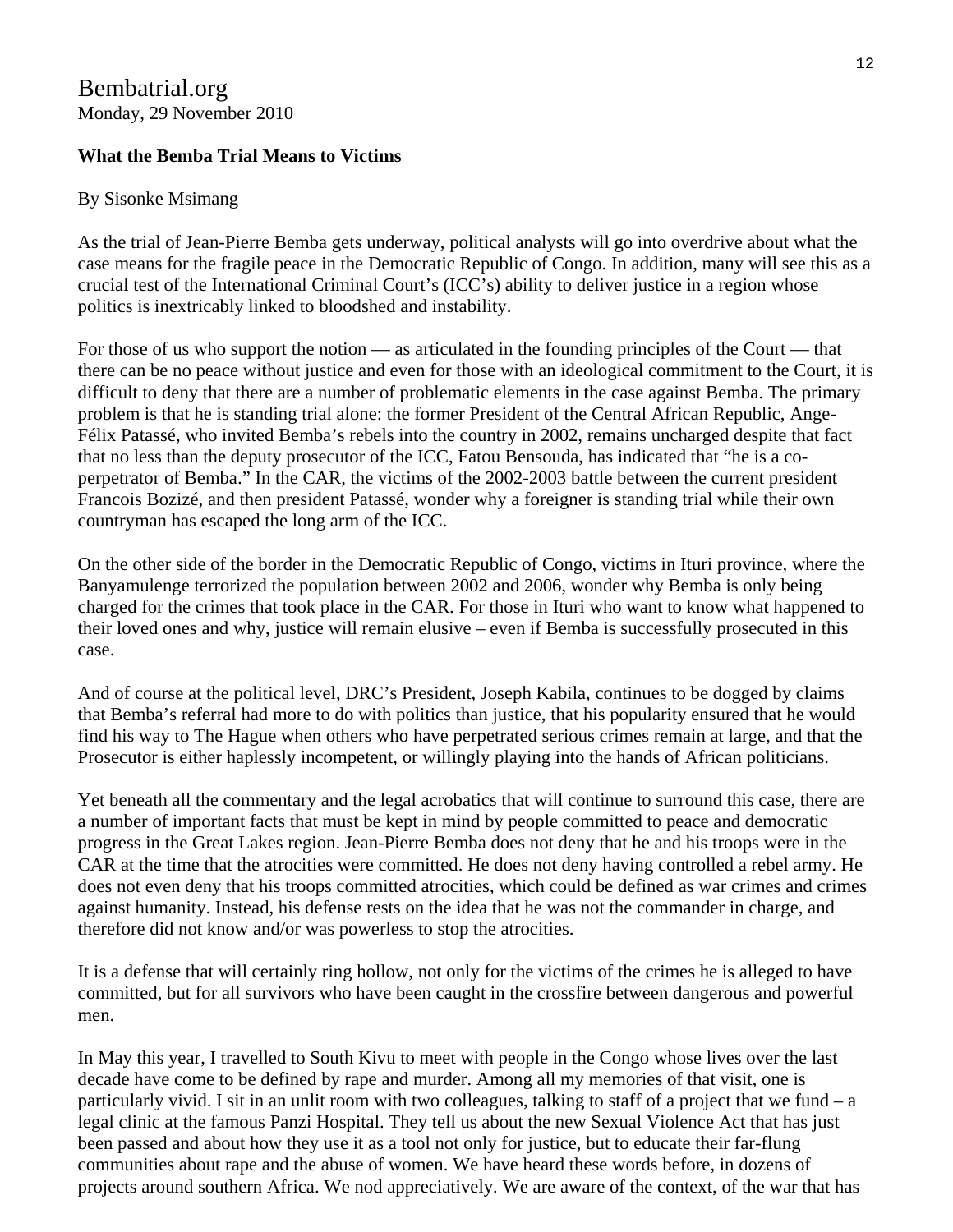raged across the Kivus since 1998. But this does not feel all that different from any poor community, anywhere else in Southern Africa. They tell us about the tapes they have made, which play on loud speakers on certain days advertising their services, and they begin to tell us about the many women who have come forward. They cite the progress they have made in Uvira, and a particularly articulate young man, who has led the group discussions until now, suddenly begins to cry. His mouth is stretched open, and he is heaving. He cannot help himself. He is surprised and embarrassed but he doesn't know what else to do. He begins, through his sobs, to describe what he has seen and then stops himself – for his own sake as well as ours. It is an utterly unrehearsed moment of grief; wide and gaping. My colleagues and I are Africans, just like him. Ostensibly, this should help us to understand better. But as he calms himself, I am ashamed: I will never understand what he has seen.

The project lawyer breaks the silence and begins to talk about the workshops they run. She has experienced enough of these meetings to know that we are expected to go back to Johannesburg with facts and figures. And so, in a practical manner, she begins to rattle off numbers, taking us back into terrain that we can navigate: over a thousand women reached with workshops, seven hundred have come forward for counseling, one percent have pursued cases. I want to cry but I feel silly. "Why such a low figure?" we ask, stupidly.

She is patient with us: "Because the perpetrators are not known. And those who are will simply come back." "So what do you do with all these women who cannot take their cases forward?" we ask. "We train them about justice." Her responds lacks irony. I look at her, and she continues. "And always, we tell them about the ICC. That is the best part of the training we give them." Now it is impossible not to cry. "Why? What has the ICC got to do with their lives?" we ask. "It is our hope," she says. She is not an idealistic Westerner. She is a Congolese woman, a legal assistant, who speaks four languages, and works in one of the most difficult jobs in the world. "One day, the ICC will come and hear their stories. One day then, the rape will stop."

Whether or not this is true, it matters that some survivors believe it. It matters immensely that as the Bemba trial begins this week, it is the victims and survivors of the CAR, and those in the Congo, in Sri Lanka, in Colombia, whose perpetrators will one day stand trial, who take center stage; politicians be damned.

*Sisonke Msimang is the Executive Director of the Open Society Initiative for Southern Africa. She is a specialist in civil society movements and women's rights.*